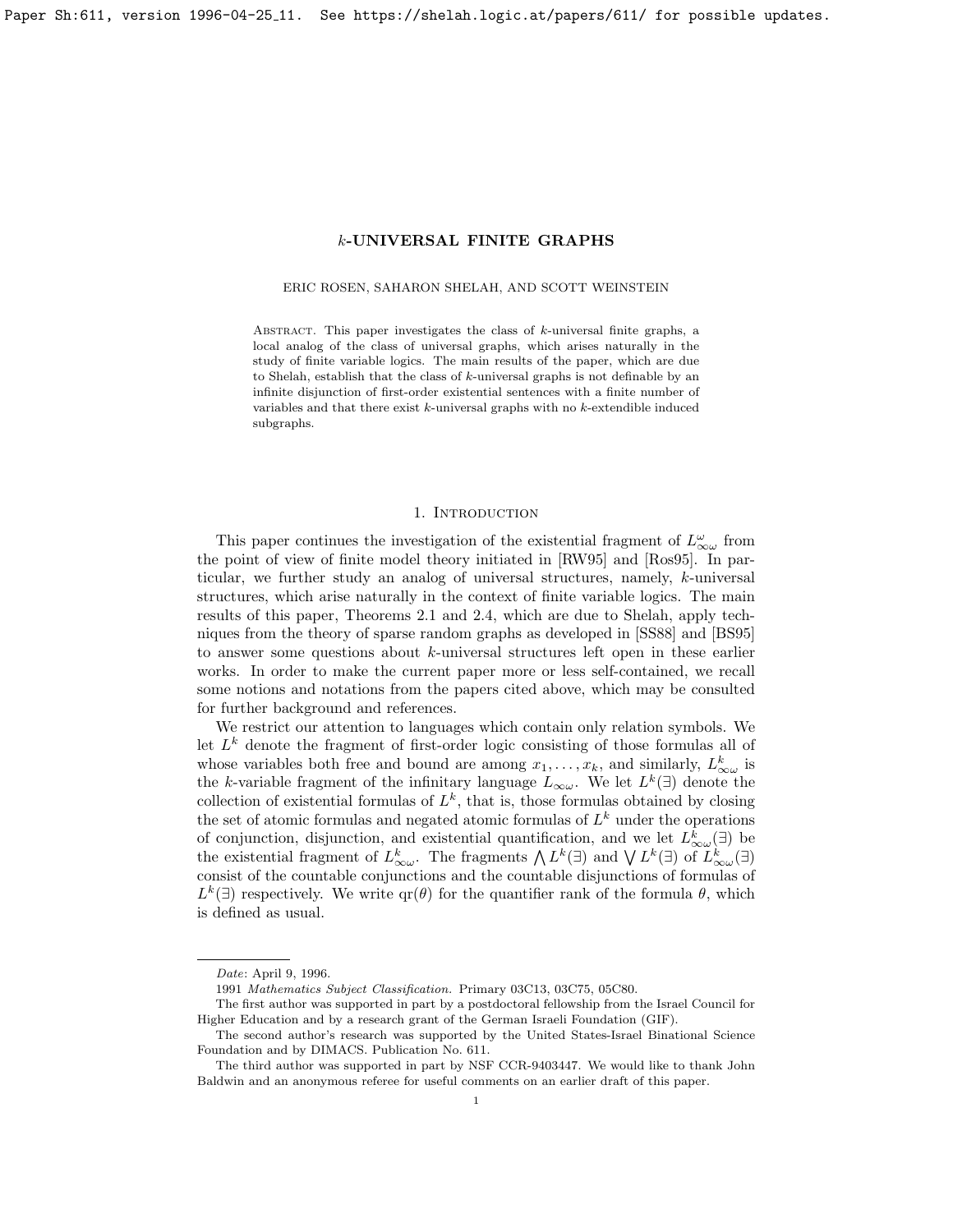**Definition 1.1.** Let A and B be structures of the same relational signature.  $A \prec^k B$  $(A\preceq^{k,n}B)$   $(A\preceq^k_{\infty}\omega B)$ , if and only if, for all  $\theta \in L^k(\exists)$  (with  $\text{qr}(\theta) \leq n$ ) (for all  $\theta \in L^k_{\infty}(\exists)$ , if  $A \models \theta$ , then  $B \models \theta$ .

These relations may be usefully characterized in terms of the following nonalternating, local variants of the Ehrenfeucht-Fraisse game. The *n-round*,  $\exists^{k}$ -game from  $A$  to  $B$  is played between two players, Spoiler and Duplicator, with  $k$  pairs of pebbles,  $(\alpha_1, \beta_1), \ldots, (\alpha_k, \beta_k)$ . The Spoiler begins each round by choosing a pebble  $\alpha_i$  that may or may not be in play and placing it on an element of A. The Duplicator then plays  $\beta_i$  onto an element of B. The Spoiler wins the game if after any round  $m \leq n$  the function f from A to B, which sends the element pebbled by  $\alpha_i$  to the element pebbled by  $\beta_i$  is not a partial isomorphism; otherwise, the Duplicator wins the game. The *eternal*  $\exists^{k}$ -game is an infinite version of the *n*-round game in which the play continues through a sequence of rounds of order type  $\omega$ . The Spoiler wins the game, if and only if, he wins at the  $n<sup>th</sup>$ -round for some  $n \in \omega$ as above; otherwise, the Duplicator wins. The following proposition provides the link between the  $\exists^k$ -game and logical definability.

**Proposition 1.2** ([\[KV90\]](#page-11-4)). (1) For all structures A and B, the following conditions are equivalent.

- (a)  $A \prec^{k,n} B$ .
- (b) The Duplicator has a winning strategy for the n-round  $\exists^k$ -game from A to B.
- (2) For all structures A and B, the following conditions are equivalent.
	- (a)  $A \preceq_{\infty \omega}^k B$ .
	- (b) The Duplicator has a winning strategy for the eternal  $\exists^{k}$ -game from A to B.
- (3) For all structures A and finite structures B, the following conditions are equivalent.
	- (a)  $A \preceq_{\infty \omega}^k B$ .
	- (b)  $A\preceq^k B$ .

In this paper, we will focus our attention on the class of finite simple graphs, that is, finite structures with one binary relation which is irreflexive and symmetric. We will use the term graph to refer to such structures. In general, we let  $A, B, \ldots$ refer both to graphs and to their underlying vertex sets and we let  $|A|$  denote the cardinality of A. We use E for the edge relation of a graph. Edges $(A)$  is the edge set of the graph A, that is,  $\text{Edges}(A) = \{\{a, b\} \subseteq A : E(a, b)\}.$ 

# 2. k-Universal Graphs: Definability and Structure

We say that a graph G is k-universal, if and only if, for all graphs  $H, H \preceq^k G$ . By Proposition [1.2,](#page-0-0) this is equivalent to G satisfying every sentence of  $L_{\infty}^k(\exists)$  which is satisfied by some (possibly infinite) graph. We say that a graph  $G$  is k-extendible, if and only if,  $k \leq |G|$  and for each  $1 \leq l \leq k$ 

$$
G \models \forall x_1 \dots \forall x_{k-1} \exists x_k (\bigwedge_{1 \leq i < j \leq k-1} x_i \neq x_j \rightarrow \bigwedge_{1 \leq i < j \leq k-1} x_i \neq x_k \land \bigwedge_{1 \leq i < l} E(x_i, x_k) \land \bigwedge_{1 \leq i < k} \neg E(x_i, x_k))).
$$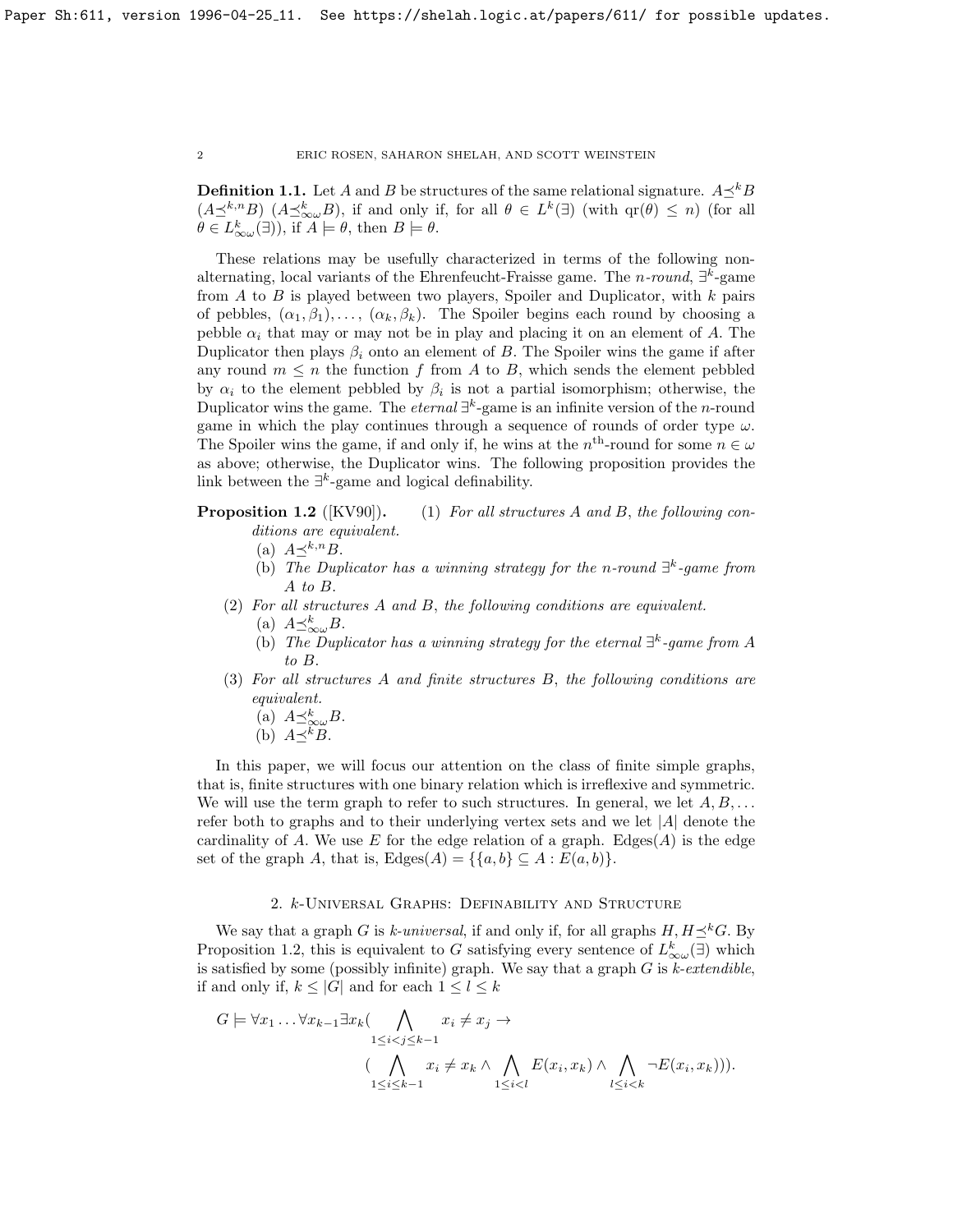## k-UNIVERSAL FINITE GRAPHS 3

It is easy to verify, by applying Proposition [1.2,](#page-0-0) that every k-extendible graph is k-universal. The class of k-extendible graphs plays an important role in the study of  $0 - 1$  laws for certain infinitary logics and logics with fixed point operators (see [\[KV92\]](#page-11-5)). Indeed, the existence of k-universal finite graphs follows immediately from the fact that for every k, the random graph  $G = G(n, p)$  with constant edge probability  $0 < p < 1$  is almost surely k-extendible (see, for example, [\[Bol79\]](#page-11-6)).

Let  $\mathcal{U}^k$  be the class of k-universal graphs and let

 $\Xi^k = \{ \theta \in L^k(\exists) : \exists G(G \text{ is a graph and } G \models \theta) \}.$ 

Note that for all graphs  $G, G \in \mathcal{U}^k$ , if and only if,  $G \models \bigwedge \Xi^k$ . Thus,  $\mathcal{U}^k$  is definable in  $\Lambda L^k(\exists)$  over the class of graphs. In [\[RW95\]](#page-11-0), we established via an explicit construction that for all  $2 \leq k$ ,  $\mathcal{U}^k$  is not definable in  $\bigvee L^k(\exists)$ . The following theorem significantly strengthens this result for large enough  $k$ ; its proof involves a probabilistic construction employing techniques from the theory of sparse random graphs.

<span id="page-2-0"></span>**Theorem 2.1.** For all  $k \geq 7$  and  $k' \in \omega$ ,  $\mathcal{U}^k$  is not definable in  $\bigvee L^{k'}(\exists)$  over the class of graphs.

We call a class of structures  $C$  finitely based, if and only if, there is a finite set of structures  $\{A_1, \ldots, A_n\} \subseteq \mathcal{C}$  such that for every structure  $B \in \mathcal{C}, A_i \subseteq B$  for some  $1 \leq i \leq n$ . We obtain the following result as a corollary to the proof of Theorem [2.1.](#page-2-0)

# <span id="page-2-2"></span>Corollary 2.2. For all  $k \geq 7$ ,

- (1)  $\mathcal{U}^k$  is not finitely based, and
- (2) the class of k-extendible graphs is not finitely based.

In [\[RW95\]](#page-11-0), we observed that for all  $k, \mathcal{U}^k$  is decidable in deterministic polynomial time. The following theorem gives a stronger "descriptive complexity" result.

<span id="page-2-4"></span>**Theorem 2.3.** For all k,  $\mathcal{U}^k$  is definable in least fixed point logic.

It is clear that if G is k-extendible and  $G \subseteq H$ , then H is k-universal. The question naturally arises whether there are  $k$ -universal graphs which contain no k-extendible subgraph. The following theorem answers this question affirmatively.

<span id="page-2-1"></span>**Theorem 2.4.** For each  $k \geq 4$ , there is a graph G such that

- (1) G is k-universal, and
- (2)  $\forall H \subseteq G, H$  is not k-extendible.

The next theorem is a strengthening of the first part of Corollary [2.2.](#page-2-2) The proof of this theorem expands on the construction developed to prove Theorem [2.4.](#page-2-1) We say a graph  $G$  is a *minimal* k-universal graph just in case  $G$  is k-universal and contains no proper induced subgraph which is k-universal.

<span id="page-2-5"></span>**Theorem 2.5.** For all  $k \geq 6$ , there is an infinite set of pairwise  $L^k$ -inequivalent minimal k-universal graphs.

We proceed to prove the above results. Theorem [2.1](#page-2-0) is an immediate corollary of the following lemma which is due to Shelah.

<span id="page-2-3"></span>**Lemma 2.6.** For all  $k \geq 7$  and  $k' \in \omega$ , there is a graph N such that

(1) N is k-extendible and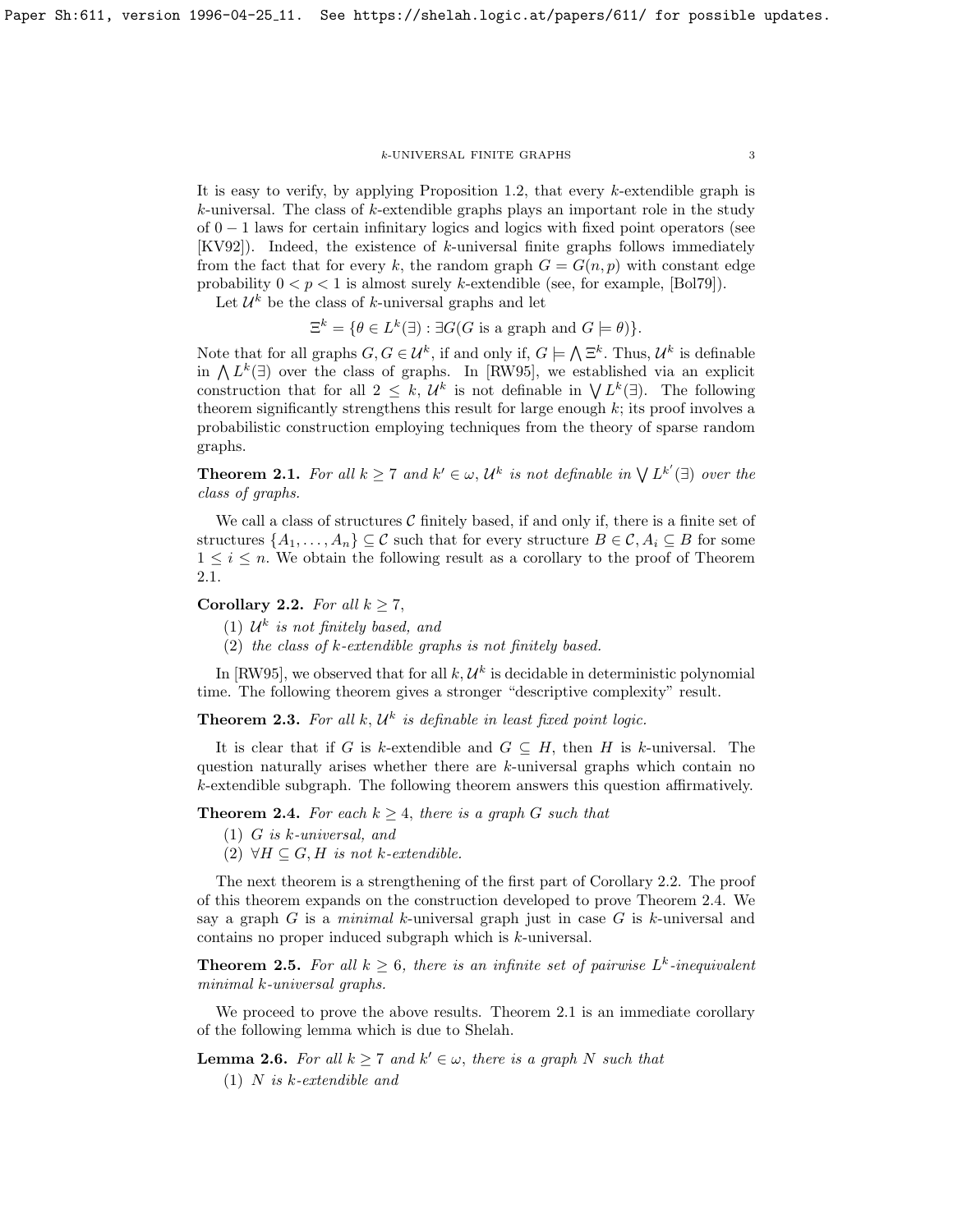(2) for every  $\theta \in L^{k'}(\exists)$ , if  $N \models \theta$ , then there is a structure M such that  $M \models \theta$ and M is not k-universal.

We approach the proof of Lemma [2.6](#page-2-3) through a sequence of sublemmas. We first introduce some graph-theoretic concepts which play a central role in the argument.

Definition 2.7. Let A be a finite graph.

- (1) We say  $\bar{a} = \langle a_1, \ldots, a_n \rangle$  is a *t-witness* for A, if and only if,  $\bar{a}$  is an injective enumeration of A and for each  $i \leq n, |\{j \leq i : E(a_j, a_i)\}| \leq t$ .
- (2)  $\chi^*(A)$  = the least t such that there is a t-witness for A.  $(\chi^*(A))$  is the coloring number of A.)
- (3)  $K_t^{\infty} = \{A : \chi^*(A) \le t\}.$
- (4)  $A \leq_t^{\otimes} B$ , if and only if,  $A \subseteq B$ ,  $B \in K_t^{\infty}$  and every *t*-witness for A can be extended to a *t*-witness for B, that is, if  $\bar{a}$  is a *t*-witness for A, then there is a  $\overline{b}$  such that  $\overline{a}\overline{b}$  is a *t*-witness for *B*.

The coloring number was introduced and extensively studied in [\[EH66\]](#page-11-7). The following sublemma states a free amalgamation property of  $\leq_t^{\otimes}$ .

**Definition 2.8.** Let  $A$  and  $B$  be finite graphs.

- (1) A is compatible with B, if and only if, the subgraph of A induced by  $A \cap B$ is identical to the subgraph of B induced by  $A \cap B$ .
- (2) Suppose A is compatible with B and let C be the subgraph of A induced by  $A \cap B$ . The free join of A and B over C, denoted by  $A \otimes_C B$ , is the graph whose vertex set is  $A \cup B$  and whose edge set is  $\text{Edges}(A) \cup \text{Edges}(B)$ .

<span id="page-3-1"></span>**Sublemma 2.9.** Suppose  $A, B \in K_t^{\infty}$ , A is compatible with B, C is the subgraph of A induced by  $A \cap B$ ,  $C \leq_t^{\otimes} A$ , and  $C \leq_t^{\otimes} B$ . Then,  $A \otimes_C B \in K_t^{\infty}$ ,  $A \leq_t^{\otimes} A \otimes_C B$ , and  $B \leq_t^{\otimes} A \otimes_C B$ .

Proof. The sublemma follows immediately from the definitions.

The next sublemma establishes a lower bound on  $\chi^*(G)$  when G is k-universal. For the proof of the sublemma we extend the definition of k-universality to apply also to tuples. We also introduce a refinement of the concept that will be used in the proof of Theorem 2. An *m*-tuple  $\overline{a} = (a_1, \ldots, a_m)$  is proper iff for all  $i <$  $j \leq m, a_i \neq a_j$ . For all models A and B, and j-tuples  $\overline{a} \subseteq A, \overline{b} \subseteq B$ , we write  $(A,\overline{a})\preceq^k(B,\overline{b})((A,\overline{a})\preceq^{k,n}(B,\overline{b}))$  iff for all formulas  $\theta(\overline{x})\in L^k(\exists)$  (with  $qr(\theta)\leq n$ ), with j free variables, if  $A \models \theta[\overline{a}]$ , then  $B \models \theta[\overline{b}]$ .

**Definition 2.10.** For  $j \leq k$ , a proper j-tuple  $\overline{a} \subseteq A$  is k-universal in A  $(k, n$ universal in A) iff for all B, and proper j-tuples  $\overline{b} \subseteq B$  such that the partial function  $f(x)$  from A to B that maps  $a_i$  to  $b_i$  is a partial isomorphism,  $(B,\bar{b})\preceq^k(A,\bar{a})$  $((B,\overline{b})\preceq^{k,n}(A,\overline{a}))$ . The *rank* of  $\overline{a} \subseteq A$  is  $\omega$  if it is k-universal, and the greatest n such that it is  $k$ , *n*-universal, otherwise.

<span id="page-3-0"></span>**Sublemma 2.11.** If  $\chi^*(G) < 2^{k-2}$ , then G is not k-universal.

*Proof.* Suppose  $\chi^*(G) < 2^{k-2}$ , and, for *reductio*, that G is k-universal. Suppose  $G = \{a_i : i < n\}$ , and let

 $I = \{ \langle i_1, \ldots, i_k \rangle : i_1 < i_2 < \ldots < i_k < n \text{ and } \langle a_{i_1}, \ldots, a_{i_k} \rangle \text{ is } k-\text{universal in } G \}.$ 

Since G is k-universal, it follows that  $I \neq \emptyset$ . Let  $\langle i_1, \ldots, i_k \rangle \in I$  with  $i_k$  maximal. Let  $w = \{j \, \leq \, i_k : E(a_j, a_{i_k})\}$ , and for each  $j \in w$ , let  $u_j = \{l : l \in \{1, \ldots, k - 1\}$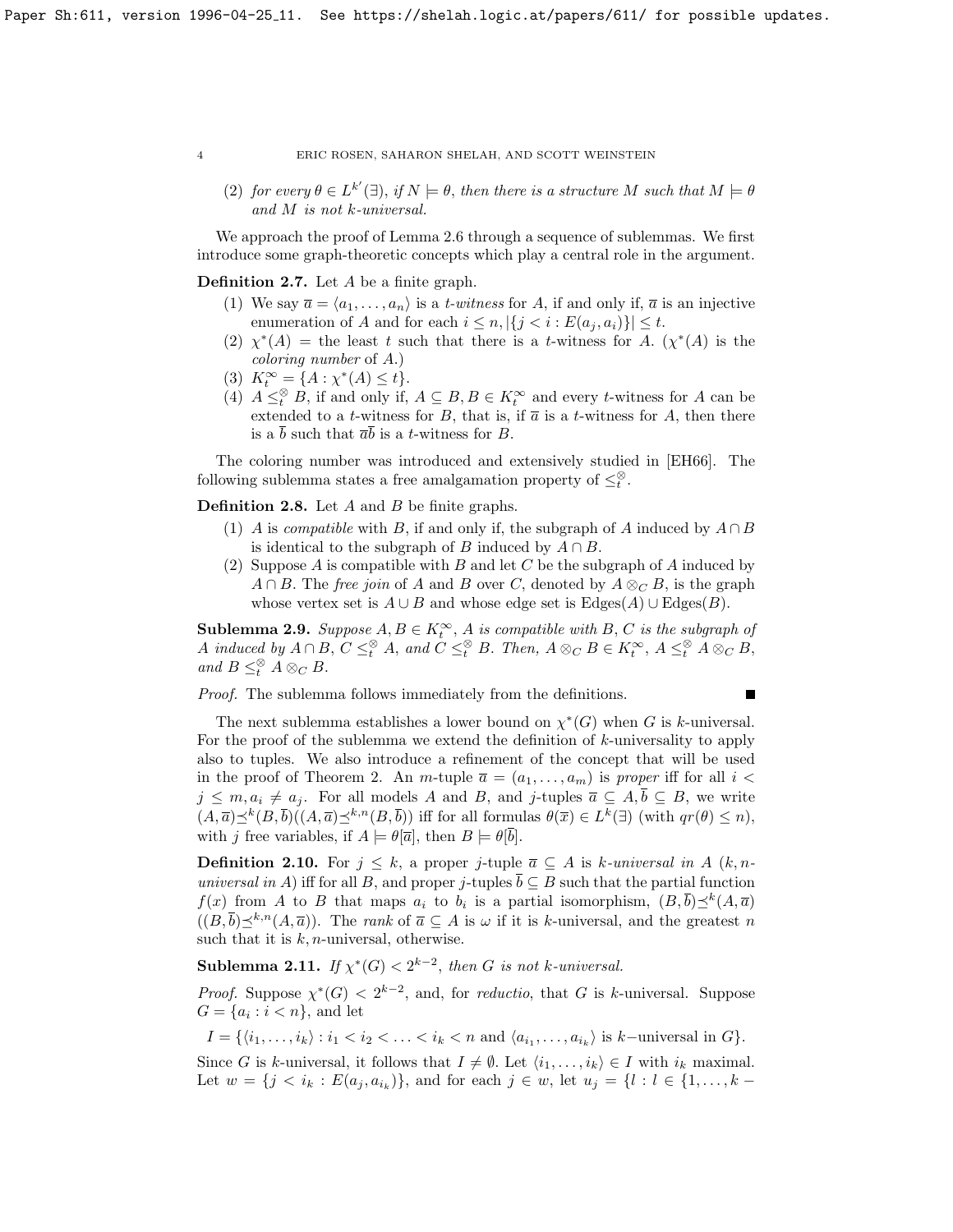## $k\text{-}\mathsf{UNIVERSAL}$ FINITE GRAPHS 5

1} and  $E(a_j, a_{i_l})\}$ . Choose  $l^* \in \{1, ..., k-1\}$ . As  $|w| < 2^{k-2}$ , there is  $u \subseteq \{1, ..., k-1\}$ . 1} – { $l^*$ } such that for every  $j \in w, u \neq u_j - \{l^*\}.$ 

Now, let H be a k-extendible graph with edge relation E'. Since  $\langle a_{i_1}, \ldots, a_{i_k} \rangle$ is k-universal in G, we may choose  $b_1, \ldots, b_k \in H$  such that the Duplicator has a winning strategy for the  $\exists^k$ -game played from H to G with the j<sup>th</sup> pair of pebbles placed on  $b_j$  and  $a_{i_j}$ . We show that, in fact, the Spoiler can force a win from this position, which yields the desired contradiction. The Spoiler picks up the pebble resting on  $b_{l^*}$  and places it on a point  $b \in H - \{b_1, \ldots, b_k\}$  such that  $E'(b, b_k)$  and  $E'(b, b_l)$  for each  $l \in u$  while  $\neg E'(b, b_l)$  for each  $l \in \{1, \ldots, k-1\} - (u \cup \{l^*\})$ . In order to successfully answer the Spoiler's move, the Duplicator must move the pebble now resting on  $a_{i_{l^*}}$  and place it on a point  $a_m \in G$  such that  $E(a_m, a_{i_k})$  and  $a_m \neq a_{i_k}$ . In order to achieve this, she must choose  $a_m$  so that either  $i_k < m$  or  $m \in w$ . But in the first case we would have that the position  $\langle \ldots, \langle b_j, a_{i_j} \rangle, \ldots, \langle b_k, a_{i_k} \rangle, \langle b, a_m \rangle$ :  $j \neq l^*$  is a winning position for the Duplicator in the  $\exists^k$ -game from H to G. This implies that  $\langle \ldots, a_{i_j}, \ldots, a_{i_k}, a_m : j \neq l^* \rangle$  is k-universal in A. But then, since  $i_k < m$ , we have  $\langle \ldots, i_j, \ldots, i_k, m : j \neq l^* \rangle \in I$ . But, this contradicts the choice of  $i_k$  to be maximal with this property. Therefore, it suffices to show that  $m \notin w$ . But this follows immediately from the fact that  $m < i_k$  and the construction of u.

The next sublemmas deal with the theory of the random graph  $G = G(n, n^{-\alpha})$ ,  $\alpha$ an irrational between 0 and 1, as developed in [\[SS88\]](#page-11-2) (see also [\[BS95\]](#page-11-3) for connections with model theory). We say a property holds almost surely (abbreviated a.s.) in  $G(n, n^{-\alpha})$ , if and only if, its probability approaches 1 as n increases. Shelah and Spencer showed (see [\[SS88\]](#page-11-2)) that for any first-order property  $\theta$  and any irrational  $\alpha$  between 0 and 1, either  $\theta$  holds a.s. in  $G(n, n^{-\alpha})$  or  $\neg \theta$  holds a.s. in  $G(n, n^{-\alpha})$ . For each such  $\alpha$ , we let  $T^{\alpha} = \{\theta : \theta \text{ holds a.s. in } G(n, n^{-\alpha})\}$  and we let  $K^{\alpha}_{\infty}$  be the set of finite graphs each of which is embeddable in every model of  $T^{\alpha}$ . We will suppress the superscripts on these notations, when no confusion is likely to result; in general, we will use notations which leave reference to a particular  $\alpha$  implicit, as in the following definition.

**Definition 2.12** ([\[SS88\]](#page-11-2)). Let G and H be graphs with  $G \subseteq H$ , and let  $\alpha$  be a fixed irrational between 0 and 1.

- (1)  $(G, H)$  is sparse, if and only if,  $|\text{Edges}(H) \text{Edges}(G)|/|H G| < 1/\alpha$ .
- (2)  $(G, H)$  is dense, if and only if,  $|\text{Edges}(H) \text{Edges}(G)|/|H G| > 1/\alpha$ .
- (3)  $G \leq_s H$ , if and only if, for every I, if  $G \subset I \subseteq H$ , then  $(G, I)$  is sparse.
- (4)  $G \leq_i H$ , if and only if, for every I, if  $G \subseteq I \subset H$ , then  $(I, H)$  is dense.

We say G is sparse (dense), if and only if,  $(\emptyset, G)$  is sparse (dense).

Note that since  $\alpha$  is irrational every  $(G, H)$  as above is either sparse or dense.

<span id="page-4-0"></span>Sublemma 2.13. If  $G \in K_{\infty}$ , then  $\emptyset \leq_s G$ .

Proof. The reader may find a proof of this sublemma in [\[Spe90\]](#page-11-8).

<span id="page-4-1"></span>**Sublemma 2.14.** If  $\alpha$  is irrational and  $1/(k+1) < \alpha < 1$ , then

- (1)  $K_{\infty} \subseteq K^{\infty}_{(2k+1)}$  and
- (2) if  $A \leq_s B$ , then  $A \leq_{2k+1}^{\otimes} B$ .

*Proof.* 1. By Sublemma [2.13,](#page-4-0) it suffices to show that if  $\emptyset \leq_s G$ , then  $G \in K^{\infty}_{2k+1}$ . So suppose  $\emptyset \leq_s G$ . We inductively define a  $2k + 1$ -witness for G proceeding from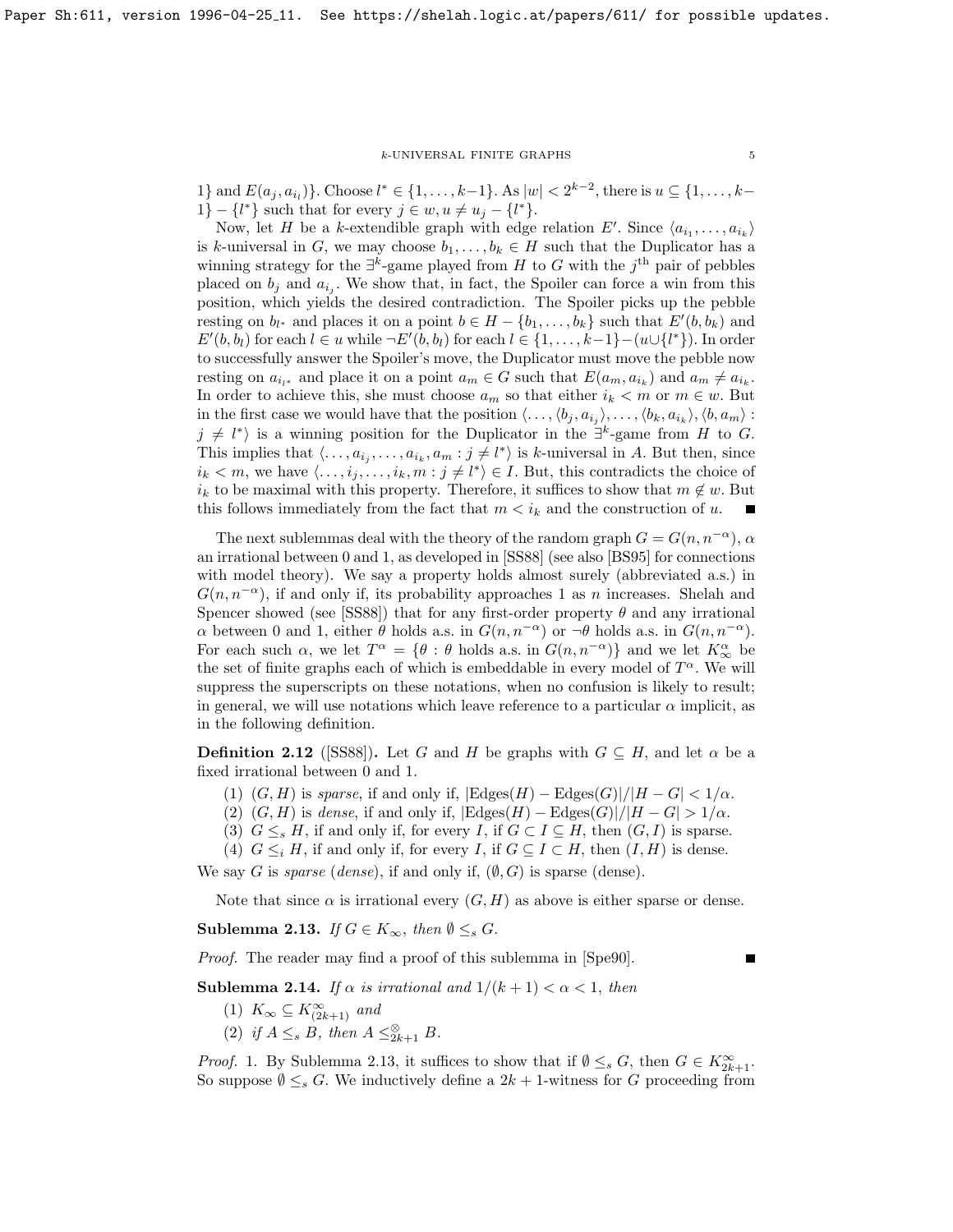the top down. Since G is sparse,  $|\text{Edges}(G)|/|G| < k+1$ , from which it follows immediately that there is a point  $a \in G$  whose degree is  $\lt 2k + 2$ . We let  $a = a_{|G|}$ be the last element of our  $2k + 1$ -witness for G. Now, since  $\emptyset \leq_s G$ ,  $G' = G - \{a\}$ is sparse, so we may find an  $a' \in G'$  whose degree (in  $G'$ ) is  $\lt 2k + 2$  as before. We let  $a' = a_{|G|-1}$  be the next to last element of our  $2k + 1$ -witness for G. Proceeding in this way, we may complete the construction of a  $2k + 1$ -witness for G.

2. Suppose  $A \leq_{s} B$  and suppose  $\overline{a}$  is a  $2k + 1$ -witness for A. Just as above we may inductively construct an enumeration  $\bar{b}$  of  $B - A$  so that  $\bar{a}\bar{b}$  is a 2k + 1-witness for B.

The following closure operator plays an important role in the proof of Lemma [2.6.](#page-2-3)

**Definition 2.15.** We define for graphs  $G, H$  with  $G \subseteq H$  and natural numbers l, a closure operator  $\mathrm{cl}^{l,m}(G,H)$  by recursion on m.

- (1)  $cl^{l,0}(G,H) = G;$
- (2)  $\mathrm{cl}^{l,m+1}(G,H) = \bigcup \{ B : B \subseteq H \text{ and } |B| \leq l \text{ and } B \cap \mathrm{cl}^{l,m}(G,H) \leq_i B \}.$

We let  $cl^{l, \infty}(G, H) = \bigcup_{m \in \omega} cl^{l,m}(G, H)$ . We say that H is l-small, if and only if, there is a  $G \subseteq H$  such that  $|G| \leq l$  and  ${\rm cl}^{l, \infty}(G,H) = H$ .

The following lemma gives the crucial property of closures we will exploit – for a fixed l there is almost surely in  $G(n, n^{-\alpha})$  a uniform bound on the cardinality of the closure of a set of size at most  $l$ .

<span id="page-5-0"></span>**Sublemma 2.16.** For every l there is an l<sup>\*</sup> such that a.s. for every  $A \subseteq G$ (=  $G(n, n^{-\alpha}))$ , if  $|A| \leq l$ , then  $|cl^{l, \infty}(A, G)| \leq l^*$ .

*Proof.* Note that if  $B \leq_i B'$  and  $B \subseteq C \subseteq B'$ , then  $C \leq_i B'$ . It follows that we may represent  $\text{cl}^{l,\infty}(A, G)$  as  $A \cup \bigcup_{i \leq i^*} B_i$  where  $|B_i| \leq l$  and  $(A \cup \bigcup_{j \leq i} B_j) \cap B_i \leq i B_i$ . Moreover, we may suppose, without loss of generality, that this last extension is strict, for otherwise  $B_i$  could be omitted from the representation. Next we argue that there is an  $m$  (depending on l) which a.s. uniformly bounds  $i^*$ , that is, there is an m such that

(†) a.s. in  $G = G(n, n^{-\alpha})$  for all  $A \subseteq G, |A| \leq l$ , there is an  $i^* \leq m$ such that  $\mathrm{cl}^{l,\infty}(A, G)$  may be represented as  $A \cup \bigcup_{i < i^*} B_i$  where  $|B_i| \leq l$  and  $(A \cup \bigcup_{j < i} B_j) \cap B_i \leq_i B_i$ .

The sublemma follows immediately from this, for then  $l^* = m \cdot l$  is an a.s. uniform bound on  $|{\rm cl}^{l,\infty}(A, G)|$ .

Let

$$
\varepsilon = \text{Min}(\{(\alpha \cdot |\text{Edges}(B) - \text{Edges}(C)|) - (|B - C|) : B \subseteq G, |B| \le l, A \cap B \le i, B, A \cap B \subseteq C \subset B \}).
$$

It follows from the definition of  $\leq_i$  that  $\varepsilon > 0$ . Let  $m = 1 + l/\varepsilon$ . We claim that m satisfies condition (†). Let

$$
w_i = |A \cup \bigcup_{j < i} B_j| - \alpha \cdot |\text{Edges}(A \cup \bigcup_{j < i} B_j)|.
$$

Then, by hypothesis,  $w_0 \leq |A| \leq l$ . Moreover,  $w_{i+1} \leq (w_i - \varepsilon)$ . To see this, let  $C = B_i \cap (A \cup \bigcup_{j < i} B_j))$ . Then,  $A \cap B_i \subseteq C \subset B_i$ . Hence,  $w_{i+1} = |(A \cup$  $\bigcup_{j < i} B_j$ ) ∪  $B_i$ | –  $\alpha \cdot |\text{Edges}((A \cup \bigcup_{j < i} B_j) \cup B_i)| \leq (|A \cup \bigcup_{j < i} B_j| + |B_i - C|) -$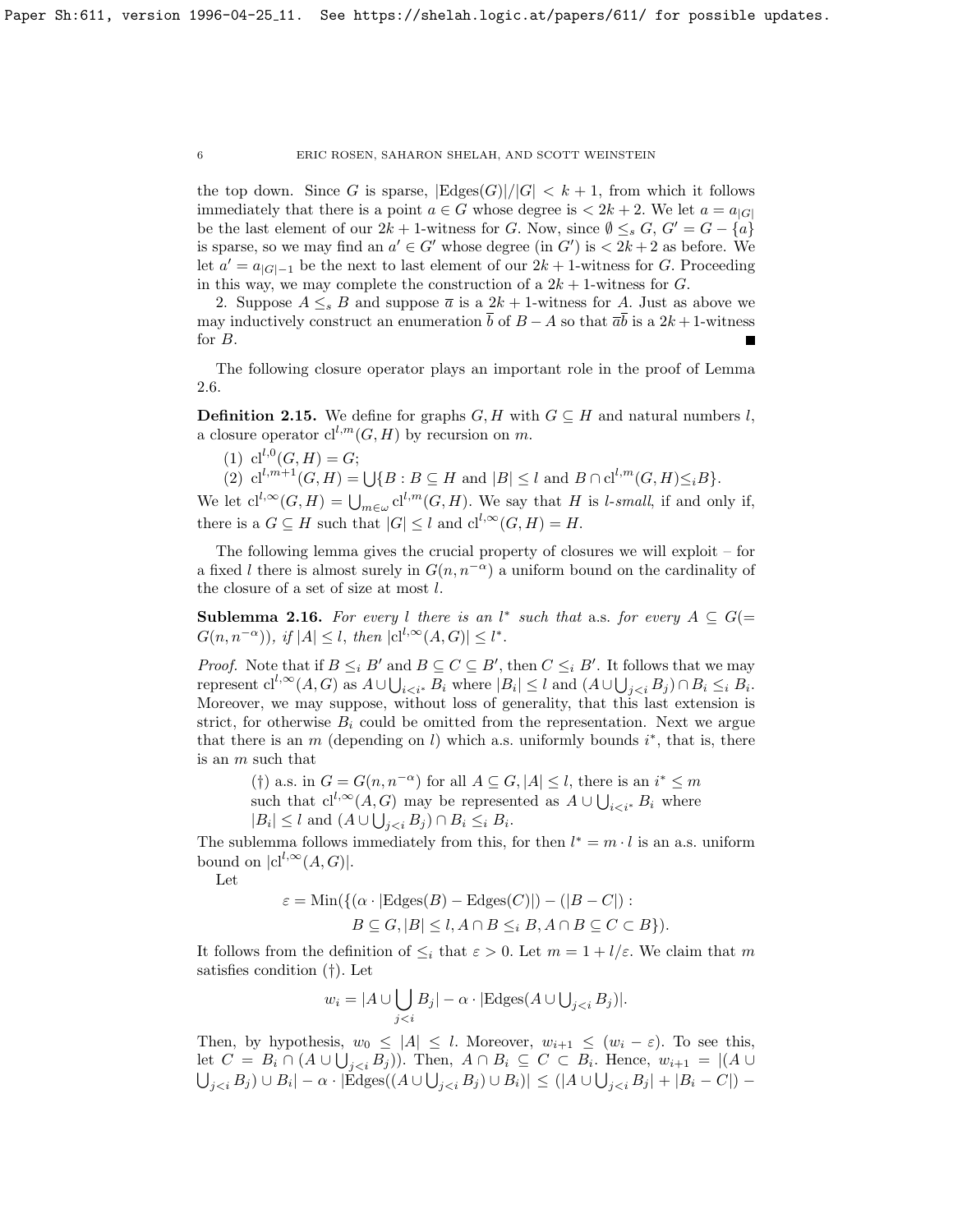### $k$  UNIVERSAL FINITE GRAPHS  $\qquad \qquad \, 7$

 $\alpha \cdot (|\text{Edges}(A \cup \bigcup_{j < i} B_j)| + (|\text{Edges}(B_i)| - |\text{Edges}(C)|)) \le (w_i - \varepsilon).$  It follows, by induction, that  $w_i \leq l - i \cdot \varepsilon$ . Therefore, if  $i > l/\varepsilon$ , then  $w_i < 0$ . So, by Sublemma [2.13,](#page-4-0) if  $i^* \geq m$ , then  $\mathrm{cl}^{l,\infty}(A, G) = A \cup \bigcup_{i < i^*} B_i \notin K_\infty$ . Therefore, a.s.  $i^* < m$ .

For the purposes of the next sublemma and beyond, we introduce the following notational convention: we write  $A \leq^{\otimes} B$  for  $A \leq^{\otimes}_t B$ , when  $t = 2^{k-2} - 1$ .

<span id="page-6-0"></span>Sublemma 2.17. If  $\alpha$  is irrational,  $1/(k+1) < \alpha < 1, k \ge 7$  and  $k+1 < k'$ then the following condition holds a.s. in  $G = G(n, n^{-\alpha})$ . For all  $a_1, \ldots, a_{k'} \in G$ , if  $A = cl^{k',\infty}(\{a_1,\ldots,a_{k'-1}\},G)$  and  $B = cl^{k',\infty}(\{a_1,\ldots,a_{k'}\},G)$ , then

- (1)  $B \in K_{\infty}$  and
- $(2)$   $A < \mathscr{B}$   $B$ .

Proof. 1. This is an immediate consequence of the preceding Sublemma. By the first-order 0-1 law for  $G(n, n^{-\alpha})$ , given any fixed bound  $l^*$ , a.s. for all  $A \subseteq G$ , if  $|A| \leq l^*,$  then  $A \in K_{\infty}$ .

2. First observe that our closure operator is monotone in  $\subseteq$ , hence  $A \subseteq B$  and also, by the definition of the closure operator, that for no  $C \subseteq B, C \nsubseteq A, |C| \leq k'$  do we have  $A \cap C \leq_i C$ . We argue that  $A \leq^{\otimes} B$  as follows. Suppose  $\overline{a} = \langle a_1, \ldots, a_{|A|} \rangle$  is a  $2^{k-2}$  – 1-witness for A, and let  $\overline{b} = \langle b_1, \ldots, b_{|B|} \rangle$  be a  $2k + 1$ -witness for B. The latter exists by Sublemma [2.14](#page-4-1) since  $B \in K_{\infty}$ . Now, for every  $b \in B - A$ , |{a ∈ A :  $E(a, b)$   $\leq k$ , for otherwise we could find a set  $C \subseteq B, C \nsubseteq A, |C| = k + 2$ , such that  $A \cap C \leq_i C$ . Let  $w = \{i : 1 \leq i \leq |B| \text{ and } b_i \notin A\}$ , and let  $\overline{b'} = \langle b_i : i \in w \rangle$ be the restriction of  $\bar{b}$  to an enumeration of  $B - A$ . By hypothesis,  $k \geq 7$ , so  $(2k+1)+k \leq 2^{k-2}-1$ ; hence, we may conclude that  $\overline{a}b^{\prime}$  is a  $2^{k-2}-1$ -witness for B.

<span id="page-6-1"></span>Sublemma 2.18. If  $0 < \alpha < 1/k$ , then  $G(n, n^{-\alpha})$  is a.s. k-extendible.

Proof. The reader may find a proof of this sublemma in [\[McA95\]](#page-11-9).

$$
\blacksquare
$$

We are now in a position to proceed to the proof of Lemma [2.6.](#page-2-3)

*Proof of Lemma [2.6.](#page-2-3)* Let  $k \geq 7$  and, without loss of generality, let  $k' > k + 1$ . Fix  $\alpha$  to be an irrational number between  $1/(k+1)$  and  $1/k$ . It then follows from Sublemmas [2.17](#page-6-0) and [2.18](#page-6-1) that there is a finite graph  $N$  such that

- $(N1)$  N is k-extendible;
- (N2) for all  $a_1, ..., a_{k'} \in N$ , if  $A = \mathrm{cl}^{k', \infty}(\{a_1, ..., a_{k'-1}\}, N)$  and  $B = cl^{k',\infty}(\{a_1,\ldots,a_{k'}\},N)$ , then  $B \in K_\infty$  and  $A \leq^\otimes B$ .

To complete the proof we must construct for each  $\theta \in L^{k'}(\exists)$ , a graph M such that M is not k-universal and if  $N \models \theta$ , then  $M \models \theta$ . By Sublemma [2.11](#page-3-0) and Proposition [1.2,](#page-0-0) it suffices to construct for each  $d \in \omega$  a graph M such that

- (M1)  $\chi^*(M) < 2^{k-2}$ , and
- (M2) the Duplicator has a winning strategy for the d-move  $\exists^{k'}$ -game from N to M.

We proceed to construct a structure  $M$  that satisfies conditions (M1) and (M2). We first define chains of structures  $\langle M_i : i \leq d+1 \rangle$  and  $\langle M_{i,j} : i \leq d, j \leq j_i \rangle$ , satisfying the following conditions.

(1) If  $A \subseteq M_i$ ,  $A \leq^{\otimes} B$ ,  $B \in K_{\infty}$ , and B is k'-small, then for some  $j < j_i$ ,  $A =$  $A_{i,j}$  and B and  $B_{i,j}$  are isomorphic over A.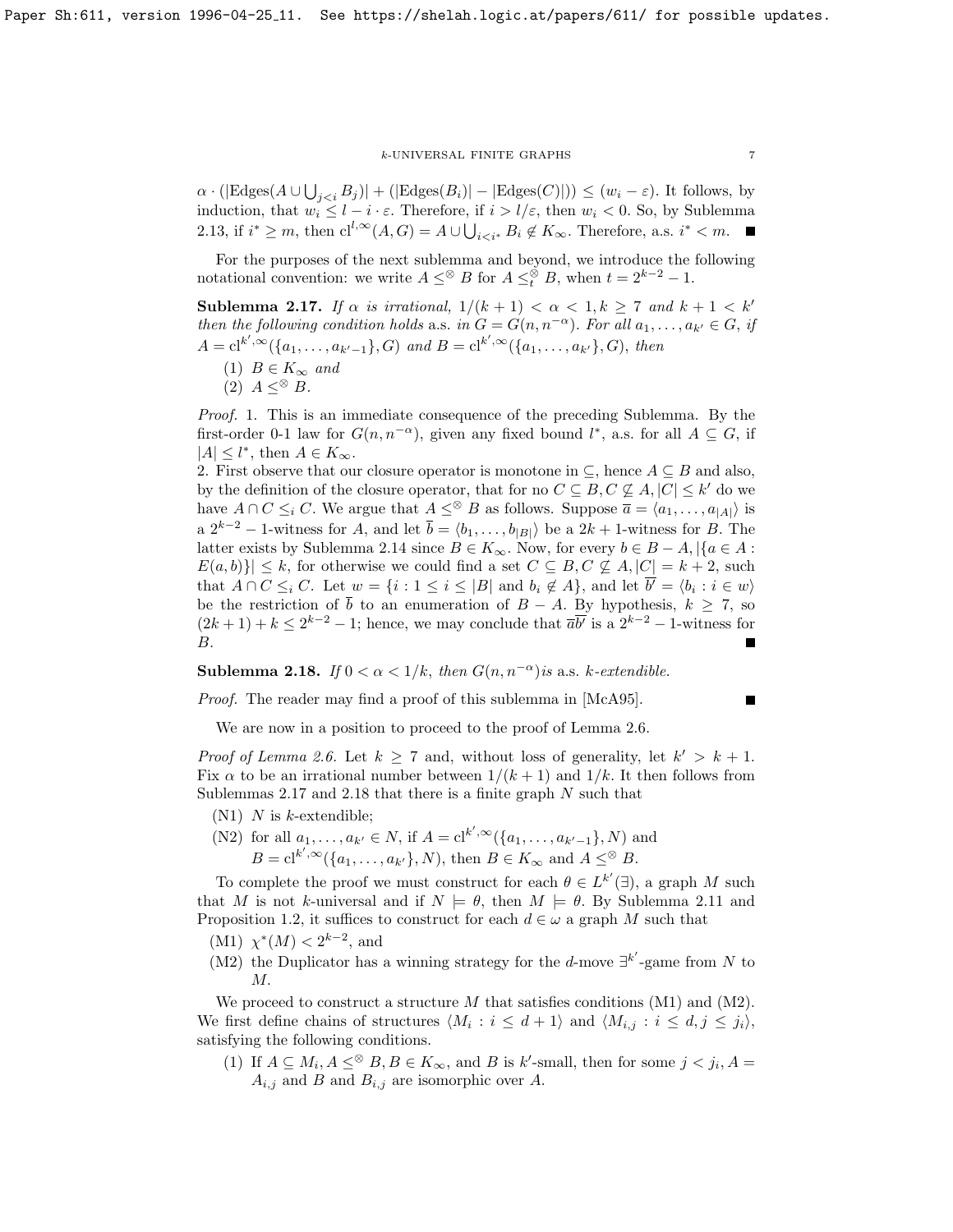- $(2)$   $M_0 = \emptyset$ .
- (3) For all  $i \leq d+1, \chi^*(M_i) < 2^{k-2}$ .
- (4) For each  $i \leq d, M_{i,0} = M_i$  and  $M_{i,j_i} = M_{i+1}$ .
- (5) For each  $j < j_i$ , there are  $A_{i,j}, B_{i,j}$  with
	- (a)  $B_{i,j}$  is k'-small;
	- (b)  $B_{i,j} \in K_\infty;$
	- (c)  $A_{i,j} \subseteq M_i;$
	- (d)  $A_{i,j} \leq^{\otimes} B_{i,j};$
	- (e)  $B_{i,j}$  is compatible with  $M_{i,j}$  and  $A_{i,j}$  is the subgraph of  $M_{i,j}$  induced by  $B_{i,j} \cap M_{i,j}$ ;
	- (f)  $M_{i,j+1} = M_{i,j} \otimes_{A_{i,j}} B_{i,j};$

By Sublemma [2.16,](#page-5-0) there are only finitely many k'-small  $B \in K_{\infty}$ . The existence of chains satisfying the above conditions then follows immediately from the free amalgamation property for  $\leq^\otimes$  stated in Sublemma [2.9.](#page-3-1)

We now let  $M = M_{d+1}$ . It follows immediately from the construction that M satisfies condition  $(M1)$  above. Thus, it only remains to show that M satisfies condition (M2). In order to do so, it suffices to verify the following claim which supplies a winning strategy for the Duplicator in the d-move  $\exists^{k'}$ -game from N to M.

*Claim:* Suppose  $A = \{a_1, \ldots, a_{k'}\} \subseteq N, A' = \text{cl}^{k', \infty}(A, N)$  and f is an embedding of  $A'$  (the subgraph of N induced by  $A'$ ) into  $M_{(d+1)-i}$ . Then the pebble position with  $\alpha_r$  on  $a_r$  and  $\beta_r$  on  $f(a_r)$ , for  $1 \leq r \leq k'$  is a winning position for the Duplicator in the *i*-move  $\exists^{k'}$ -game from N to M.

We proceed to establish the claim by induction. Given  $1 \leq i \leq d$ , suppose that  $A, A', f$ , and the pebble position are as described. It suffices to show that given any move by the Spoiler, the Duplicator can respond with a move into  $M_{(d+1)-(i-1)}$  which will allow the conditions of the claim to be preserved. Suppose, without loss of generality, that the Spoiler moves  $\alpha_{k'}$  onto a vertex  $a \in N$ . Let  $A'' = cl^{k',\infty}(\{a_1,\ldots,a_{k'-1}\},N)$  and let  $A''' = cl^{k',\infty}(\{a_1,\ldots,a_{k'-1},a\},N)$ . Then, by condition (N2),  $A''' \in K_{\infty}$  and  $A'' \leq^{\otimes} A'''$ . Then, by condition 5 on the construction of our chains defining M, there is a  $B \subseteq M_{(d+1)-(i-1)}$  and an isomorphism  $f'$  from  $A'''$  onto B with  $f'$  and f having identical restrictions to  $A''$ . Therefore, the conditions of the claim will be preserved, if the Duplicator plays pebble  $\beta_{k'}$  onto  $f'(a)$ .

*Proof of Corollary [2.2.](#page-2-2)* Let  $k \geq 7.1$ . Suppose, for *reductio*, that  $\mathcal{U}^k$  is finitely based with "basis"  $\{A_1, \ldots, A_n\}$ . Let k' be the maximum of the cardinalities of the  $A_i$ . Then, there is a sentence of  $L^{k'}(\exists)$  which defines  $\mathcal{U}^{k}$ , contradicting Theorem [2.1.](#page-2-0)

2. Suppose for *reductio* that the class of  $k$ -extendible structures is finitely based and choose  $k'$  as above with respect to a "basis" for this class. As in the proof of Lemma [2.6,](#page-2-3) there is a k-extendible graph N such that each  $L^{k'}(\exists)$  sentence true in  $N$  has a model which is not  $k$ -universal and hence not  $k$ -extendible. This implies that every submodel of  $N$  of size at most  $k'$  is not k-extendible, which yields the desired contradiction.

*Proof of Theorem [2.3.](#page-2-4)* We show that the complement of  $\mathcal{U}^k$  is definable in least fixed point logic, which is sufficient since the language is closed under negation. In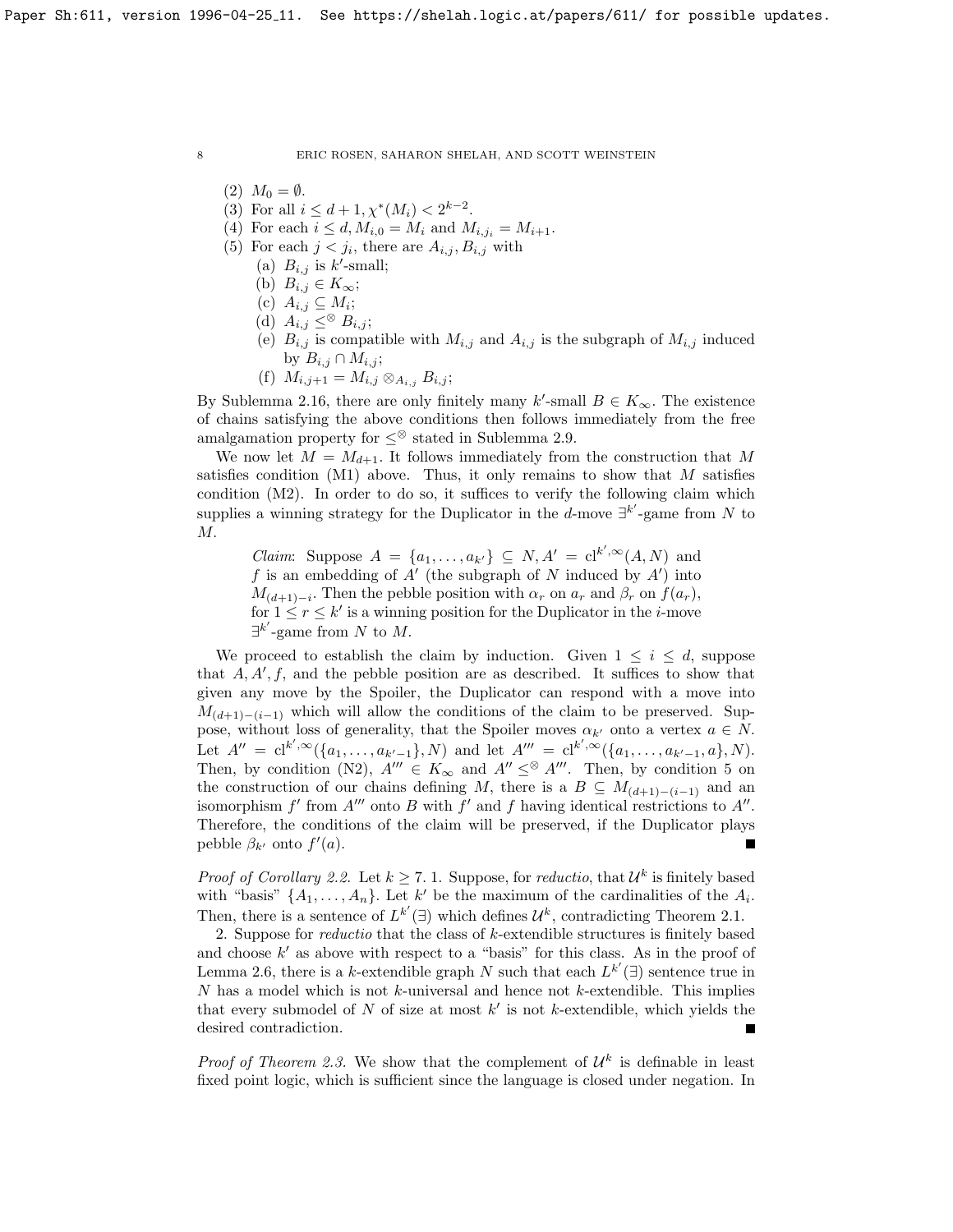### $k\text{-}\mathsf{UNIVERSAL}$  FINITE GRAPHS  $9$

fact, it is defined by a purely universal sentence. The main idea is to show that for all  $A, A \notin \mathcal{U}^k$  iff either  $card(A) < k - 1$  or for all proper  $k - 1$ -tuples  $\overline{a} \subseteq A$ ,  $\overline{a}$ is not k, m-universal for some  $m \in \omega$ . Equivalently, every proper k – 1-tuple has finite rank. This follows easily from the following sequence of observations.

- (1) For all A, A is k-universal iff there is a proper  $k-1$ -tuple  $\overline{a} \subseteq A$  such that  $\overline{a}$  is k-universal in A.
- (2) For all A, and every proper  $k-1$ -tuple  $\overline{a} \subseteq A$ ,  $\overline{a}$  is k-universal in A iff  $\overline{a}$  is k, m-universal in A, for all  $m \in \omega$ .
- (3) For every A and proper  $k-1$ -tuple  $\bar{a}$ , if  $\bar{a}$  has rank  $m+1$  in A, then there is some set  $S \subseteq \{1, \ldots, k-1\}$  and formula  $\varphi(x_1, \ldots, x_k) = \bigwedge_{i \leq k} x_i \neq x_k \wedge$  $\bigwedge_{i\in S} E(x_i,x_k) \wedge \bigwedge_{i\notin S} \neg E(x_i,x_k)$ , such that for all  $a' \in A$ , if  $\widetilde{A} \models \varphi(\overline{a}a')$ , then  $\overline{a}a'$  has rank  $\leq m$ .

Observations 1 and 2 essentially follow immediately from the definitions. Observation 3 may be verified by considering the k-extendible models.

The above conditions yield an easy inductive definition of all the proper  $k-1$ tuples that are not k-universal. Call a formula of the form of  $\varphi$  above a k-extension formula. Let  $\varphi_1, \ldots, \varphi_t$  be the set of k-extension formulas. By observation 3, a proper k – 1-tuple  $\bar{a}$  has rank 0 iff there is some k-extension formula  $\varphi$  such that there is no a' such that  $A \models \varphi(\overline{a}a')$ ; and  $\overline{a}$  has rank  $\leq m+1$  iff there is some k-extension formula  $\varphi$  such that for all  $a'$ , if  $A \models \varphi(\overline{a}a')$ , then  $\overline{a}a'$  has rank  $\leq m$ .

We now show how to express this definition by a least fixed point formula. Let  $\theta(x_1, \ldots, x_{k-1})$  be the following formula:

$$
\bigvee_{i < j \leq k-1} x_i = x_j \vee \bigvee_{s \leq t} \forall x_k (\neg \varphi_s(\overline{x}x_k) \vee \bigvee_{j \leq k} R(x_1, \dots, x_{j-1}, x_{j+1}, \dots, x_k)).
$$

R appears positively in the formula, so that  $\theta$  defines an inductive operator on each graph  $G, \Theta_G(X)$ , that maps  $k-1$ -ary relations P to  $k-1$ -ary relations  $\Theta_G(P)$ . Let  $\Theta_G^0 = \Theta_G(\emptyset)$ , and let  $\Theta_G^{n+1} = \Theta_G(\Theta_G^n)$ . If  $\Theta_G^{n+1} = \Theta_G^n$ , then  $\Theta_G^n$  is a fixed point of the operator. In fact, it is the least fixed point, which we denote  $\Theta_G^{\infty}$ . Observe that for all proper  $k-1$ -tuples  $\overline{a}, \overline{a} \in \Theta_G^{n+1} - \Theta_G^n$  iff the rank of  $\overline{a}$  is n. By the above observation, G is k-universal iff  $\Theta_G^{\infty} = A^{k-1}$ . Therefore, the following formula defines the class of graphs that are not in  $\mathcal{U}^k$ .

$$
\forall x_1 \dots x_{k-1} \bigvee_{i < j \leq k-1} x_i = x_j \vee \forall x_1 \dots x_{k-1} \Theta_G^{\infty}(x_1, \dots, x_{k-1})
$$

This completes the proof.

*Proof of Theorem [2.4.](#page-2-1)* Let  $k \geq 4$ . We construct G as follows. Let V be the set of binary sequences of length  $k$ , that is,  $V$  is the set of 0, 1-valued functions with domain  $\{1, \ldots, k\}$ . For each  $1 \leq i \leq k$ , let  $V_i = V \times \{i\}$  and let  $U = \bigcup_{1 \leq i \leq k} V_i$ . U is the set of vertices of the graph  $G$ . The edge relation  $E$  of  $G$  is defined as follows:

$$
E((f, i), (g, j)) \longleftrightarrow (i \neq j \land f(j) = g(i)).
$$

We proceed to verify that G satisfies the conditions of the theorem.

First we show that G is k–universal. Let H be an arbitrary graph. We describe a winning strategy for the Duplicator in the  $\exists^k$ -game from H to G. At each round the Duplicator plays so as to pebble at most one element of each  $V_i$ . We may suppose without loss of generality that all  $k$  pebbles are on the board at round  $s$ , that the Duplicator has played  $\beta_i$  on an element of  $V_i$ , and that the map from the elements

Г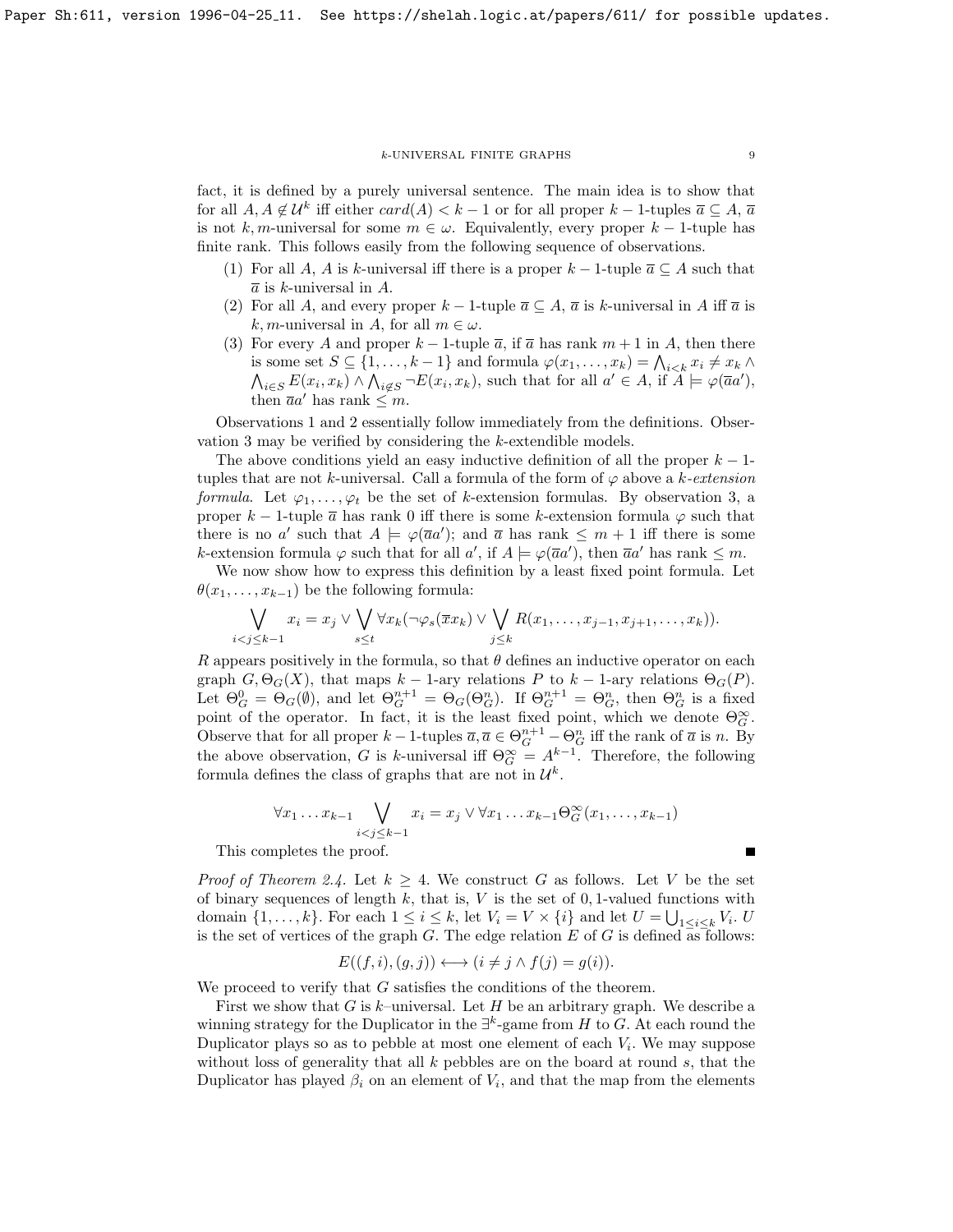pebbled in  $H$  to the corresponding elements pebbled in  $G$  is a partial isomorphism. Suppose the Spoiler plays  $\alpha_j$  onto an element  $b \in H$  at round  $s + 1$  and let X be the set of i such that there is an edge between b and the vertex of  $H$  pebbled by  $\alpha_i$ . Let  $(f_i, i)$  be the vertex of G pebbled by  $\beta_i$  at round s. We must show that the Duplicator may play  $\beta_j$  at round  $s + 1$  onto a vertex  $(g, j) \in V_j$  such that for all  $1 \leq i \leq k$ ,

$$
E((g,j),(f_i,i)) \longleftrightarrow i \in X.
$$

It is clear that  $(q, j)$  satisfies this condition when g is defined as follows:  $q(i) = f_i(j)$ , if  $i \in X$ ;  $g(i) = 1 - f_i(j)$ , if  $i \notin X$ . This completes the proof that G is k-universal.

Let  $H \subseteq G$ , and suppose, for *reductio*, that H is k-extendible. It is easy to verify that any graph H is k-extendible iff for all j-tuples  $\bar{a}$  in H,  $j \leq k$ ,  $\bar{a}$  is kuniversal in H. To establish the contradiction, we show that there are  $a_1, a_2 \in H$ such that  $(a_1, a_2)$  is not k-universal in G, which immediately implies that  $(a_1, a_2)$ is not  $k$ -universal in  $H$  either.

The cardinality of any k-extendible graph is  $\geq k+1$ , so there is an  $l \leq k$  such that H contains two vertices,  $(f_1, l), (f_2, l)$ , in  $V_l$ . Let  $w' = \{j \mid j \neq l \text{ and } f_1(j) \neq f_2(j)\}\$ and let  $w'' = \{j \mid j \neq l \text{ and } f_1(j) = f_2(j)\}\.$  Let  $w = w'$ , if  $|w'| \leq |w''|$ , and let  $w = w''$ , otherwise. Observe that  $|w| \le (k-1)/2$ , which is  $k-2$  for all  $k \ge 4$ . We now show that  $(f_1, l), (f_2, l)$  is not  $k, |w| + 1$ -universal in G. Suppose that  $w = w'$ . Let  $\theta(x_1,\ldots,x_{|w|+3})=$ 

$$
\bigwedge_{1 \leq i < j \leq |w|+3} x_i \neq x_j \land \bigwedge_{3 \leq i \leq |w|+3} (E(x_1, x_i) \land \neg E(x_2, x_i)) \land \bigwedge_{3 \leq i < j \leq |w|+3} E(x_i, x_j).
$$

(Note that  $|w| + 3 \leq k$ , since  $k \geq 4$ .) Observe that for any  $|w| + 3$ -tuple  $\bar{a} =$  $(a_1, \ldots, a_{|w|+3})$  such that  $a_1 = (f_1, l)$  and  $a_2 = (f_2, l)$ ,  $G \not\models \theta(\overline{a})$ . If we let

$$
\varphi(x_1, x_2) = \exists x_3 \dots x_{|w|+3} \theta(x_1, \dots, x_{|w|+3}),
$$

then it follows that  $G \not\models \varphi((f_1, l), (f_2, l))$ . Therefore  $((f_1, l), (f_2, l))$  is not  $k, |w| + 1$ universal in G. The argument for  $w = w''$  is similar.

The above construction may be extended to arbitrary finite relational signatures.

*Proof of Theorem [2.5.](#page-2-5)* Let  $k \geq 6$ . For all  $n \geq 4k$ , we construct graphs  $G_n$  such that:

- (1)  $G_n$  is k-universal.
- (2) For all  $H \subseteq G_n$ , if H is k-universal, then the diameter of H is  $\geq \lfloor (n \frac{1}{2}) \rfloor$  $1)/2/(k-1)$ .

(Recall that the diameter of a graph is the maximum distance between any two vertices if it is connected, and  $\omega$  otherwise. It is an easy exercise to show that for  $k \geq 3$ , every minimal k-universal graph is connected.) This immediately yields the fact that there are minimal k-universal models of arbitarily large finite diameter. It is easy to check that the property of having finite diameter  $=d$  is expressible in  $L^3$ , which implies that any two graphs with different diameters are  $L^k$ -inequivalent.

The graphs  $G_n$  are based on a modification of the construction from the proof of Theorem 3. Let V be the set of functions from the interval  $\{-(k-2), \ldots, k-2\}$ into  $\{0,1\}$ . For each  $m, 0 \leq m \leq n-1$ , let  $V_m = \{0,1\} \times V \times \{m\}$ . The set of vertices of  $G_n$  is  $\bigcup_m V_m$ . The edge relation on  $G_n$  is defined as follows. For all  $m, m', a \in V_m, a' \in V_{m'}$ , if  $m = m'$  or  $k \le m - m' \le n - k (mod n)$ , then  $\neg E(a, a')$ . If  $0 < m - m' < k - 1(mod n)$ , and  $a = (\delta, f, m), a' = (\delta', f', m')$ , with  $\delta, \delta' \in \{0, 1\}$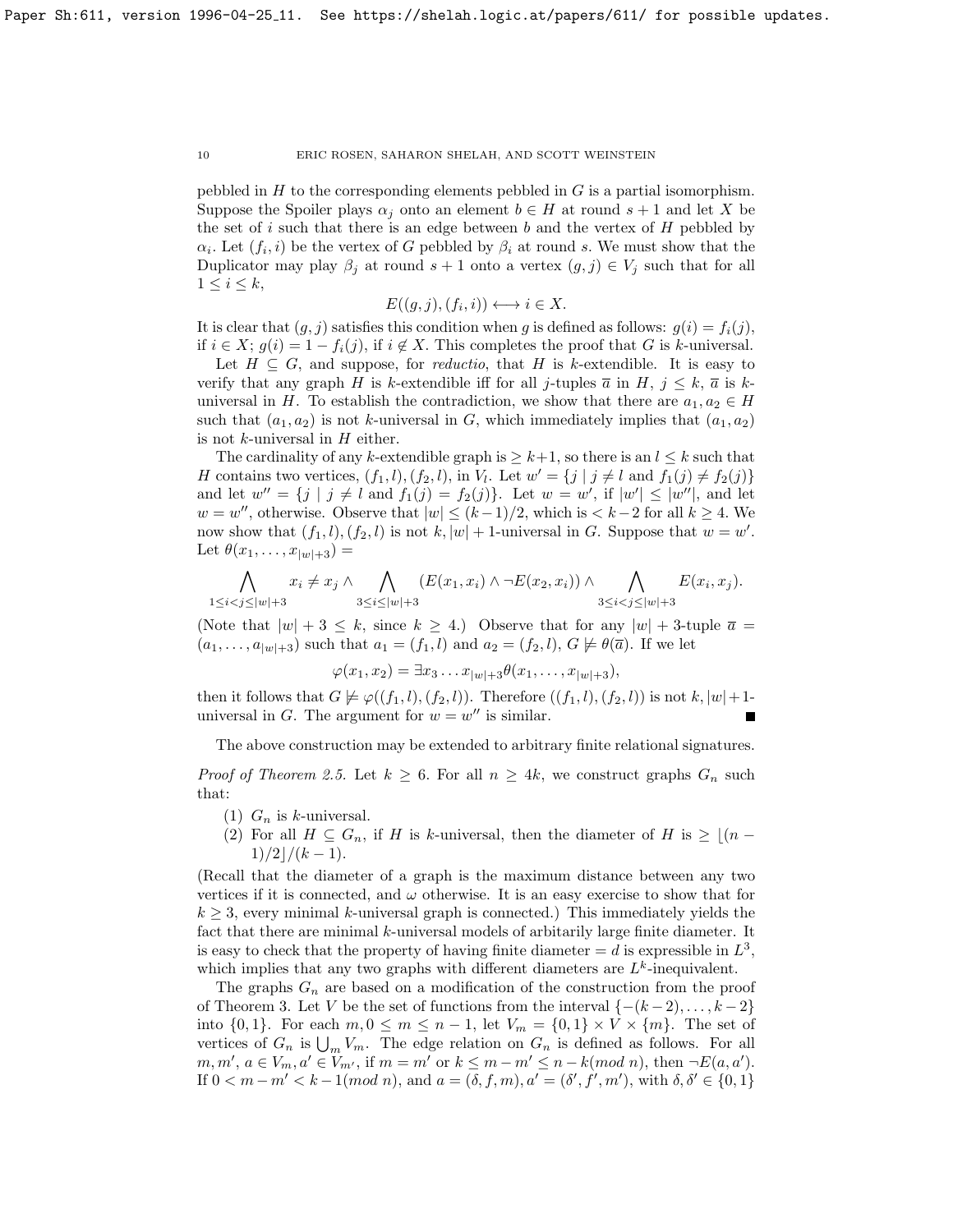### $k$  -UNIVERSAL FINITE GRAPHS  $\hfill$   $\hfill$   $\hfill$   $\hfill$   $\hfill$   $\hfill$   $\hfill$   $\hfill$

and  $f, f' \in V$ , then  $E(a, a')$  iff  $f'(m - m') = f(m' - m)$ . (Here, subtraction is modulo n.) Finally, if  $m - m' = k - 1 \pmod{n}$ , then  $E(a, a')$  iff  $\delta = 1$ . In this case, each  $a \in V_m$  is either adjacent to every vertex in  $V_{m'}$  or to none of them. If  $m' = m + (n - 1)/2$ , then the distance  $d(a, a') \geq (n - 1)/2/(k - 1)$ . Observe also that for all  $l \leq n-1$ , there is an automorphism of  $G_n$  taking each  $V_m$  to  $V_{m+l}$ . (All indices are modulo n.)

First we show that  $G_n$  is k-universal. Let G' be an arbitary graph. It suffices to prove that the D wins the  $\exists^k$ -game from G' to  $G_n$ . By an argument similar to the one given in the proof of Theorem 3, it is easy to see that the D can play so that in each round  $i \leq k$ , she plays a pebble on a vertex in  $V_i$ . We now argue by induction that in each subsequent round  $j > k$ , she can maintain the following condition: there is some  $l \leq n$  such that there is exactly one pebble on each  $V_m$ , for m such that  $0 \leq m - l \leq k - 1 \pmod{n}$ . The basis step is already taken care of. Suppose that in round j, the D has a single pebble in each vertex set  $V_1, \ldots, V_{l+(k-1)}$ . We consider two cases. One, the S replays the pebble  $\alpha_i$  whose pair  $\beta_i$  in  $G_n$  is on an element of  $V_l$ . It is easy to verify that the D can respond by playing  $\beta_i$  on a vertex in  $V_{l+k}$ . Observe that the D's pebbles are now on  $V_{l+1}, \ldots, V_{l+k}$ , as desired. Two, the S replays any other pebble  $\alpha_{i'}$ , whose pair  $\beta_{i'}$  is on some element of  $V_{l'}, l \neq l'$ . The D can respond by replaying the pebble on some other element of  $V_{l'}$ . Again, that this is possible essentially follows from the proof of Theorem 3.

Next we argue that any k-universal  $H \subseteq G_n$  has diameter  $\geq \lfloor (n-1)/2 \rfloor/(k-1)$ . In particular, it is sufficient to prove H must contain a vertex from each  $V_m$ ,  $m \leq$  $n-1$ . Let A be any k-extendible graph. The argument proceeds by establishing that, in the  $\exists^k$ -game from A to H, the S can eventually force the D to play a pebble on a vertex in each  $V_m \cap H$ . If  $V_m \cap H = \emptyset$ , for some m, then the D loses.

In rounds 1 through k, the S plays on a k-clique in A. For every k-clique in  $G_n$ , and hence also in H, there is an  $m \leq n-1$  such that each  $V_{m}$ ,  $0 \leq m'-m \leq$  $k-1(mod\;n)$ , contains exactly one element from the clique. Therefore, after k rounds, the D must have a single pebble on each of  $V_m, \ldots, V_{m+(k-1)}$ , for some m. It suffices to show that the S can force the D to play so that exactly one pebble occupies a vertex in each set  $V_{m+1}, \ldots, V_{m+k}$ , since by iterating this strategy, he can force the D to play onto each  $V_l$ .

To simplify the notation, we assume  $m = 0$  and that each pebble  $\beta_i, 0 \leq i \leq k-1$ , is on a vertex in  $V_i$ . Let  $b_i = (\delta_i, f_i, i), \delta_i \in \{0, 1\}, f_i \in V$ , be the element pebbled by  $\beta_i$ . In round  $k+1$ , the S replays pebble  $\alpha_0$  and places it on an element  $a \in A$ such that  $E(a, \alpha_1)$  and for  $i \in \{2, ..., k-1\}$ ,  $E(a, \alpha_i)$  iff  $\delta_i = 0$ . (Here we abuse notation and use  $\alpha_j$  to refer also to the element on which the pebble is located.) Since  $\alpha_0$  and  $\alpha_1$  are now adjacent in A, the D has to play  $\beta_0$  on some element in a set  $V_l$ , for  $-(k-2) \leq l \leq k (mod \ n)$ , so that it is adjacent to  $\beta_1$ .

By the condition that for  $i \in \{2, ..., k-1\}$ ,  $E(a, \alpha_i)$  iff  $\delta_i = 0$ , the D cannot play in  $V_l$ , for  $-(k-3) \leq l \leq 0 \pmod{n}$ . If the D plays the pebble in  $V_k$ , then the S has succeeded. Suppose that the D plays  $\beta_0$  on an element of  $V_{-(k-2)}$ . We now claim that there is no 3-clique in  $G_n$  [H] each of whose elements is adjacent to both  $\beta_{k-1}$  and  $\beta_0$ . This is because (i) the only elements of  $G_n$  that are adjacent to vertices in both  $V_{-(k-2)}$  and  $V_{k-1}$  are members of either  $V_0$  or  $V_1$ , and  $(ii)$  there is no 3-clique in  $V_0 \cup V_1$ . Thus the S can force a win in 3 moves by replaying pebbles  $\alpha_1, \alpha_2, \alpha_3$  so that they occupy a 3-clique each of whose elements are adjacent to  $\alpha_0$ and  $\alpha_{k-1}$ .